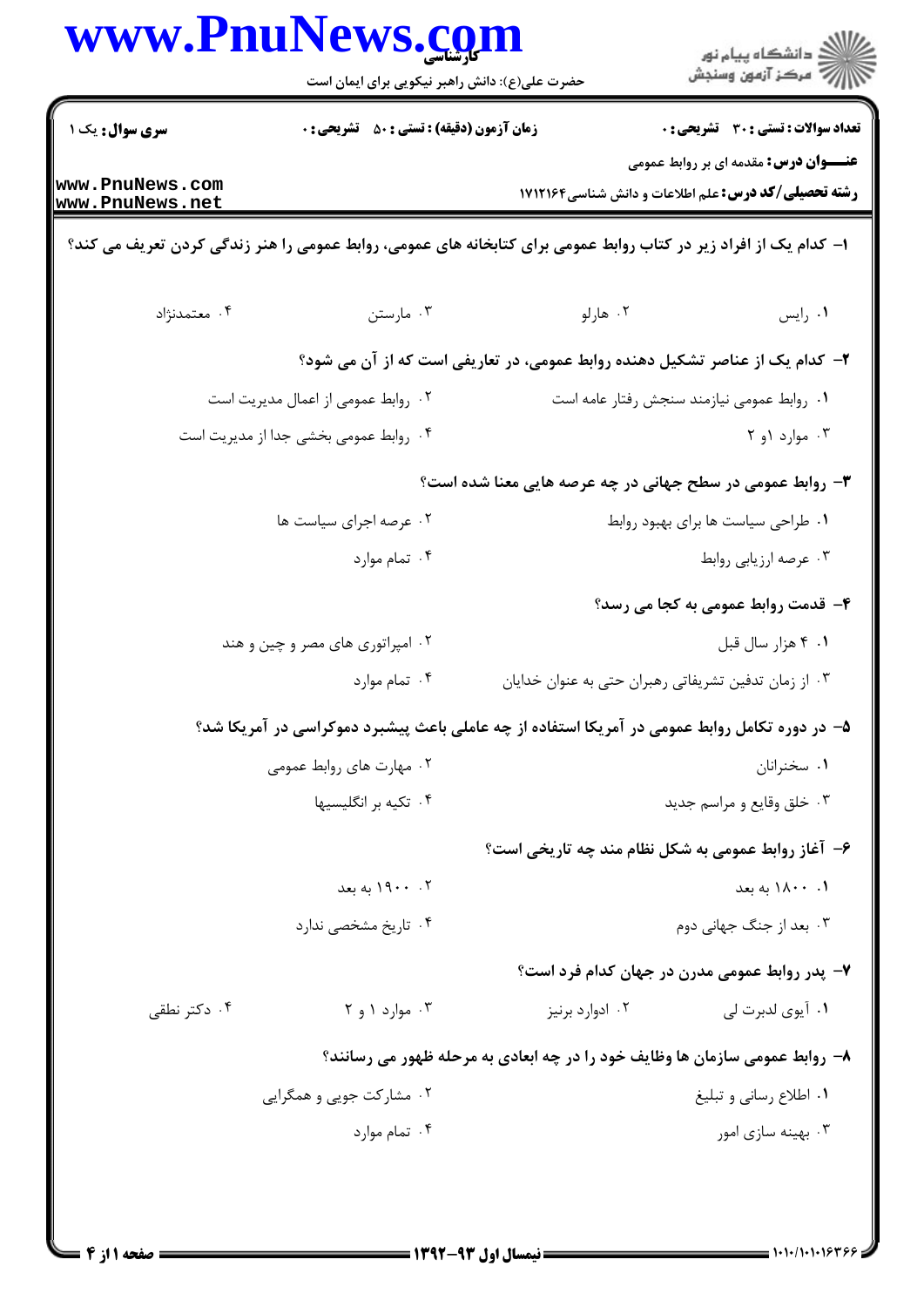|                                    | www.PnuNews.com                                                                                                |                                        | ڪ دانشڪاه پيام نور<br>/7 مرڪز آزمون وسنڊش                                                                  |  |
|------------------------------------|----------------------------------------------------------------------------------------------------------------|----------------------------------------|------------------------------------------------------------------------------------------------------------|--|
|                                    | حضرت علی(ع): دانش راهبر نیکویی برای ایمان است                                                                  |                                        |                                                                                                            |  |
| <b>سری سوال : ۱ یک</b>             | <b>زمان آزمون (دقیقه) : تستی : 50 ٪ تشریحی : 0</b>                                                             |                                        | <b>تعداد سوالات : تستی : 30 ٪ تشریحی : 0</b>                                                               |  |
| www.PnuNews.com<br>www.PnuNews.net |                                                                                                                |                                        | <b>عنـــوان درس:</b> مقدمه ای بر روابط عمومی<br><b>رشته تحصیلی/کد درس:</b> علم اطلاعات و دانش شناسی1۷۱۲۱۶۴ |  |
|                                    | ۹- روابط عمومی مدرن و برنامه ریزی شده یکی از ابزارهای قوی در چه جهت می باشد؟                                   |                                        |                                                                                                            |  |
|                                    | ۰۲ مدیریت سازمانها                                                                                             |                                        | ٠١ مديريت رسانه ها                                                                                         |  |
|                                    | ۰۴ مدیریت بنگاه های اقتصادی                                                                                    |                                        | ۰۳ مدیریت افکار                                                                                            |  |
|                                    | -۱۰- روابط عمومی به عنوان یک فن و هنر نقش بسزایی در برقراری و تسهیل ارتباط دوسویه بین  و  دارد.                |                                        |                                                                                                            |  |
|                                    | ۰۲ کارکنان – افراد بیرون سازمان                                                                                |                                        | ۰۱ كاركنان سازمان - مردم                                                                                   |  |
|                                    | ۰۴ مدیران رده های بالا - مدیران رده های پایین                                                                  |                                        | ۰۳ مدیران سازمان - کارکنان                                                                                 |  |
|                                    |                                                                                                                |                                        | 11- روابط عمومی ها باید از چه لحاظ خود و کارکنان سازمان را مصون سازند؟                                     |  |
|                                    | ۰۲ جریان سازی های منحرف سازمانی                                                                                |                                        | ۰۱ امیال و رویکردهای سیاسی مخرب                                                                            |  |
|                                    | ۰۴ جهت دهی سازمان به سمت اصلاح افکار                                                                           |                                        | ۰۳ موارد ۱ و ۲                                                                                             |  |
|                                    | ۱۲– این گفته از کیست؟ ″روابط عمومی خیابان دو طرفه ای است که در آن مدیر و مردم با یکدیگر هماهنگی می یابند″.     |                                        |                                                                                                            |  |
| ۰۴ معتمدنژاد                       | ۰۳ آيوي لدبرت لي                                                                                               | ۲. نطقی                                | ۰۱ برنیز                                                                                                   |  |
|                                    |                                                                                                                |                                        | ۱۳- یکی از موانع تحول در روابط عمومی در ایران کدام است؟                                                    |  |
|                                    |                                                                                                                |                                        | ۰۱ نظام مدیریت عمودی و از پایین به بالاست                                                                  |  |
|                                    |                                                                                                                |                                        | ۰۲ نظام اداری غیربروکراتیک                                                                                 |  |
|                                    |                                                                                                                |                                        | ۰۳ استفاده از الگوی غیرمتفکرانه غربی در راه اندازی واحد روابط عمومی                                        |  |
|                                    |                                                                                                                |                                        | ۰۴ موارد ۱ و ۲                                                                                             |  |
|                                    | ۱۴- دست اندرکاران روابط عمومی و امور بین الملل برای تحول آفرینی در صنایع بزرگ باید بر چه ابزارهایی مسلط باشند؟ |                                        |                                                                                                            |  |
| ۰۲ زبان انگلیسی                    |                                                                                                                | ٠١ ابزارهاي پيشرفته ارتباطي الكترونيكي |                                                                                                            |  |
|                                    | ۰۴ تمام موارد                                                                                                  |                                        | ۰۳ شیوه های ارتباطی روز                                                                                    |  |
|                                    |                                                                                                                |                                        | 1۵– از ویژگی های روابط عمومی دیجیتال کدام است؟                                                             |  |
|                                    | ۰۲ سرعت اطلاع رسانی                                                                                            |                                        | ٠١ دوسويه بودن ارتباطات                                                                                    |  |
|                                    | ۰۴ موارد ۱ و ۲                                                                                                 |                                        | ۰۳ الزام به پاسخگویی به صورت حضوری                                                                         |  |
|                                    |                                                                                                                |                                        |                                                                                                            |  |
|                                    |                                                                                                                |                                        |                                                                                                            |  |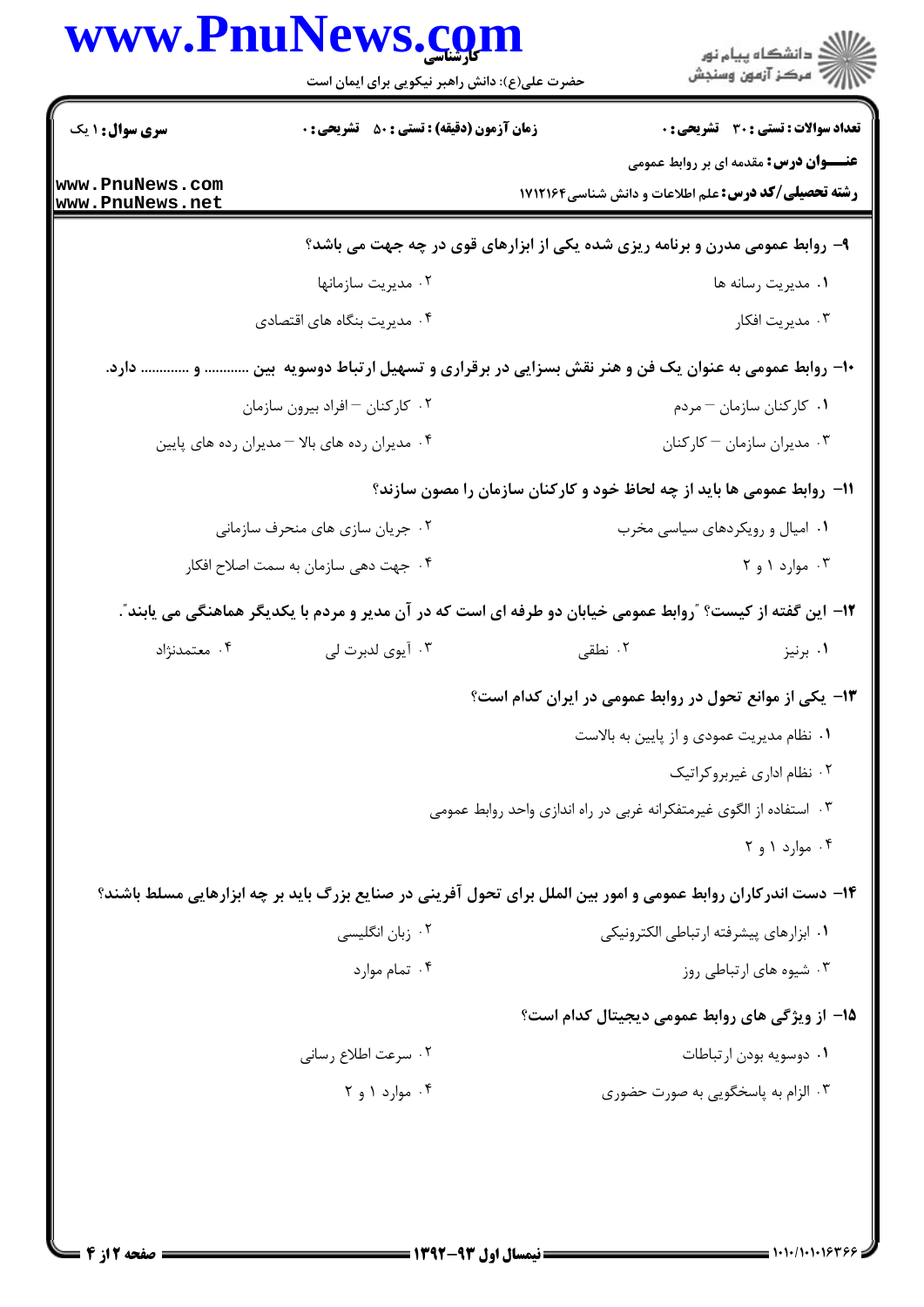|                                    | حضرت علی(ع): دانش راهبر نیکویی برای ایمان است                                                                                                                                                                           |                                                                | ڪ دانشڪاه پيام نور<br>ر∕ = مرڪز آزمون وسنڊش                                                                |
|------------------------------------|-------------------------------------------------------------------------------------------------------------------------------------------------------------------------------------------------------------------------|----------------------------------------------------------------|------------------------------------------------------------------------------------------------------------|
| <b>سری سوال : ۱ یک</b>             | <b>زمان آزمون (دقیقه) : تستی : 50 ٪ تشریحی : 0</b>                                                                                                                                                                      |                                                                | <b>تعداد سوالات : تستی : 30 ٪ تشریحی : 0</b>                                                               |
| www.PnuNews.com<br>www.PnuNews.net |                                                                                                                                                                                                                         |                                                                | <b>عنـــوان درس:</b> مقدمه ای بر روابط عمومی<br><b>رشته تحصیلی/کد درس:</b> علم اطلاعات و دانش شناسی1۷۱۲۱۶۴ |
|                                    |                                                                                                                                                                                                                         |                                                                | ۱۶– از موانع روابط عمومی دیجیتال کدام است؟                                                                 |
|                                    |                                                                                                                                                                                                                         | ۰۱ وجود مقررات و روشهای دست و پا گیر پیچیده و از دست دادن زمان |                                                                                                            |
|                                    |                                                                                                                                                                                                                         | ۰۲ عدم تخصص کارکنان روابط عمومی در بکارگیری رایانه و وب        |                                                                                                            |
|                                    |                                                                                                                                                                                                                         | ۰۳ نداشتن باور قلبی در افکار عمومی نسبت به جریان آزاد اطلاعات  |                                                                                                            |
|                                    |                                                                                                                                                                                                                         |                                                                | ۰۴ تمام موارد                                                                                              |
|                                    | ۱۷– کدام یک از اساسی ترین نیازهای دولت، سازمان ها و دستگاه هاست تا بتوانند مناسب ترین و منطقی ترین ارتباط را با آن                                                                                                      |                                                                | برقرار كنند؟                                                                                               |
|                                    | ۲. شناخت و ارزیابی افکار عمومی                                                                                                                                                                                          |                                                                | ۰۱ شناخت رسانه های پرمخاطب                                                                                 |
|                                    | ۰۴ شناخت دیدگاه های نسل جوان                                                                                                                                                                                            |                                                                | ۰۳ شناخت مسیر و روندهای روبه تکامل اجتماع                                                                  |
|                                    |                                                                                                                                                                                                                         | ۱۸– از دیدگاه کرونی – لانگ ارتباط چه ویژگی هایی دارد؟          |                                                                                                            |
|                                    | ۰۲ ارتباط تکرار نشدنی است                                                                                                                                                                                               |                                                                | ٠١ ارتباط بركشت ناپذير است                                                                                 |
|                                    | ۰۴ تمام موارد                                                                                                                                                                                                           |                                                                | ۰۳ ارتباط امری پیوسته و مداوم است                                                                          |
|                                    | ۱۹- از حواسی است که نقش پراهمیت در ارتباط ما با جهان خارج دارد و در مقایسه با دیگر روش های ارتباطی دیگر به آن                                                                                                           |                                                                | بیشتر از همه نیازمندیم؟                                                                                    |
| ۰۴ صحبت کردن                       | ۰۳ نوشتن                                                                                                                                                                                                                | ۰۲ خواندن                                                      | ۰۱ شنیدن                                                                                                   |
|                                    | +۲- در کتاب یک جهان چندین صدا، از دو مانع عمده ارتباط سخن به میان آمده است آن دو کدامند؟                                                                                                                                |                                                                |                                                                                                            |
|                                    | ۰۲ زبان – بیسوادی                                                                                                                                                                                                       |                                                                | ۰۱ زبان – منابع انرژي                                                                                      |
| ۰۴ عدم پیشرفتگی در علم - کم سوادی  |                                                                                                                                                                                                                         |                                                                | ۰۳ منابع انسانی آموزش دیده <sup>—</sup> عقب ماندگی                                                         |
|                                    | <b>۲۱</b> – کدام یک از وظایف و فعالیت های مدیریتی در کتابخانه ها عامل مهمی در موفقیت هر فرد یا سازمان است؟                                                                                                              |                                                                |                                                                                                            |
| ۰۴ گزارش نویسی                     | ۰۳ نظارت و مراقبت                                                                                                                                                                                                       | ۰۲ سازماندهی                                                   | ۰۱ برنامه ریزی                                                                                             |
|                                    | ۲۲- فرایندی است که وظایف برنامه ریزی، سازماندهی، هدایت ، رهبری، نظارت و مراقبت و ارزیابی مدیریت کتابخانه توسط آن<br><b>انجام می شود و مدیران کتابخانه برای هماهنگ کردن و متناسب نمودن وقت خود از آن بهره می گیرند</b> ؟ |                                                                |                                                                                                            |
| ۰۴ ارزشیابی                        | ۰۳ هماهنگی                                                                                                                                                                                                              | ۰۲ ارتباطات                                                    | ۰۱ گزارش نویسی                                                                                             |